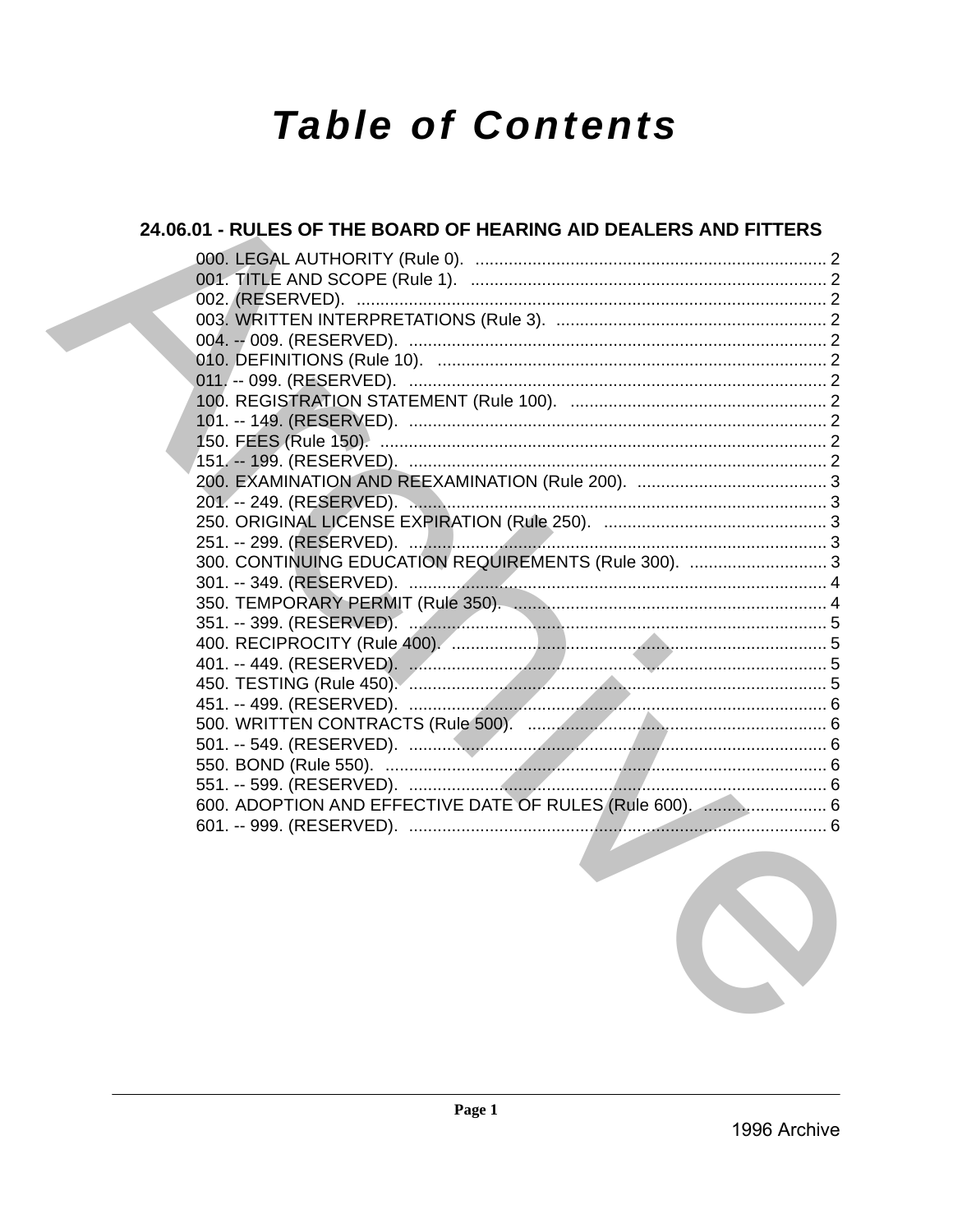

# **24.06.01 - RULES OF THE BOARD OF HEARING AID DEALERS AND FITTERS**

#### <span id="page-1-1"></span>**000. LEGAL AUTHORITY (Rule 0).**

#### <span id="page-1-2"></span>**001. TITLE AND SCOPE (Rule 1).**

#### <span id="page-1-3"></span>**002. (RESERVED).**

#### <span id="page-1-4"></span>**003. WRITTEN INTERPRETATIONS (Rule 3).**

### <span id="page-1-5"></span>**004. -- 009. (RESERVED).**

#### <span id="page-1-6"></span>**010. DEFINITIONS (Rule 10).**

### <span id="page-1-8"></span><span id="page-1-7"></span>**100. REGISTRATION STATEMENT (Rule 100).**

### <span id="page-1-9"></span>**101. -- 149. (RESERVED).**

## <span id="page-1-10"></span>**150. FEES (Rule 150).**

<span id="page-1-0"></span>

|                                                                                                                                                                                                                                                                                                                                                                 |     | 24.06.01 - RULES OF THE BOARD OF HEARING AID DEALERS AND FITTERS                                                                                                                                                            |            |  |  |
|-----------------------------------------------------------------------------------------------------------------------------------------------------------------------------------------------------------------------------------------------------------------------------------------------------------------------------------------------------------------|-----|-----------------------------------------------------------------------------------------------------------------------------------------------------------------------------------------------------------------------------|------------|--|--|
|                                                                                                                                                                                                                                                                                                                                                                 |     |                                                                                                                                                                                                                             |            |  |  |
| 000.                                                                                                                                                                                                                                                                                                                                                            |     | <b>LEGAL AUTHORITY (Rule 0).</b><br>These rules are hereby prescribed and established pursuant to the authority vested in the Board of Hearing Aid<br>Dealers and Fitters by the provisions of Section 54-2914, Idaho Code. | $(7-1-93)$ |  |  |
| 001.<br>Fitters."                                                                                                                                                                                                                                                                                                                                               |     | TITLE AND SCOPE (Rule 1).<br>These rules shall be cited as IDAPA 24, Title 06, Chapter 01, "Rules of the Board of Hearing Aid Dealers and                                                                                   | $(7-1-93)$ |  |  |
| 002.                                                                                                                                                                                                                                                                                                                                                            |     | (RESERVED).                                                                                                                                                                                                                 |            |  |  |
| 003.<br><b>WRITTEN INTERPRETATIONS (Rule 3).</b><br>The board may have written statements which pertain to the interpretation of the rules of this chapter. Such<br>interpretations, if any, are available for public inspection and copying at cost in the main office of the Bureau of<br><b>Occupational Licenses</b><br>$(7-1-93)$                          |     |                                                                                                                                                                                                                             |            |  |  |
| $004. - 009.$                                                                                                                                                                                                                                                                                                                                                   |     | (RESERVED).                                                                                                                                                                                                                 |            |  |  |
| 010.                                                                                                                                                                                                                                                                                                                                                            |     | <b>DEFINITIONS</b> (Rule 10).                                                                                                                                                                                               |            |  |  |
| Code.                                                                                                                                                                                                                                                                                                                                                           | 01. | Board. The Board of Hearing Aid Dealers and Fitters as prescribed in Section 54-2901, Idaho                                                                                                                                 | $(7-1-93)$ |  |  |
| $011. - 099.$                                                                                                                                                                                                                                                                                                                                                   |     | (RESERVED).                                                                                                                                                                                                                 |            |  |  |
| <b>REGISTRATION STATEMENT (Rule 100).</b><br><b>100.</b><br>Each organization as referred to in Section 54-2902, Idaho Code, shall file with the board the required statement and<br>list of dealers and fitters on August 15th of each year or within 30 days thereafter. Failure to do so is in violation of<br>Section 54-2913(i), Idaho Code.<br>$(7-1-93)$ |     |                                                                                                                                                                                                                             |            |  |  |
| $101. - 149.$                                                                                                                                                                                                                                                                                                                                                   |     | (RESERVED).                                                                                                                                                                                                                 |            |  |  |
| 150.                                                                                                                                                                                                                                                                                                                                                            |     | FEES (Rule 150).                                                                                                                                                                                                            |            |  |  |
|                                                                                                                                                                                                                                                                                                                                                                 | 01. | Application Fee. Application Fee is two hundred fifty dollars (\$250) to be accompanied by the<br>completed application. (Also includes examination when required.)                                                         | $(7-1-93)$ |  |  |
|                                                                                                                                                                                                                                                                                                                                                                 | 02. | Examination Fee. Examination Fee is two hundred fifty dollars (\$250).                                                                                                                                                      | $(7-1-93)$ |  |  |
|                                                                                                                                                                                                                                                                                                                                                                 | 03. | Reexamination Fee. Reexamination Fee is two hundred fifty dollars (\$250).                                                                                                                                                  | $(7-1-93)$ |  |  |
|                                                                                                                                                                                                                                                                                                                                                                 | 04. | Temporary Permit. Temporary Permit Fee is two hundred fifty dollars (\$250).                                                                                                                                                | $(7-1-93)$ |  |  |
|                                                                                                                                                                                                                                                                                                                                                                 | 05. | Temporary Permit Reissue Fee. Temporary Permit Reissue Fee is two hundred fifty dollars (\$250).                                                                                                                            | $(7-1-93)$ |  |  |
|                                                                                                                                                                                                                                                                                                                                                                 | 06. | Annual Renewal Fee. Annual Renewal Fee is two hundred fifty dollars (\$250) for fiscal years 1994<br>and 1995; One hundred fifty dollars (\$150) beginning with fiscal year 1996 and on.                                    | $(7-1-93)$ |  |  |
|                                                                                                                                                                                                                                                                                                                                                                 | 07. | Reciprocity Fee. Reciprocity Fee is two hundred fifty dollars (\$250).                                                                                                                                                      | $(7-1-93)$ |  |  |

### <span id="page-1-11"></span>**151. -- 199. (RESERVED).**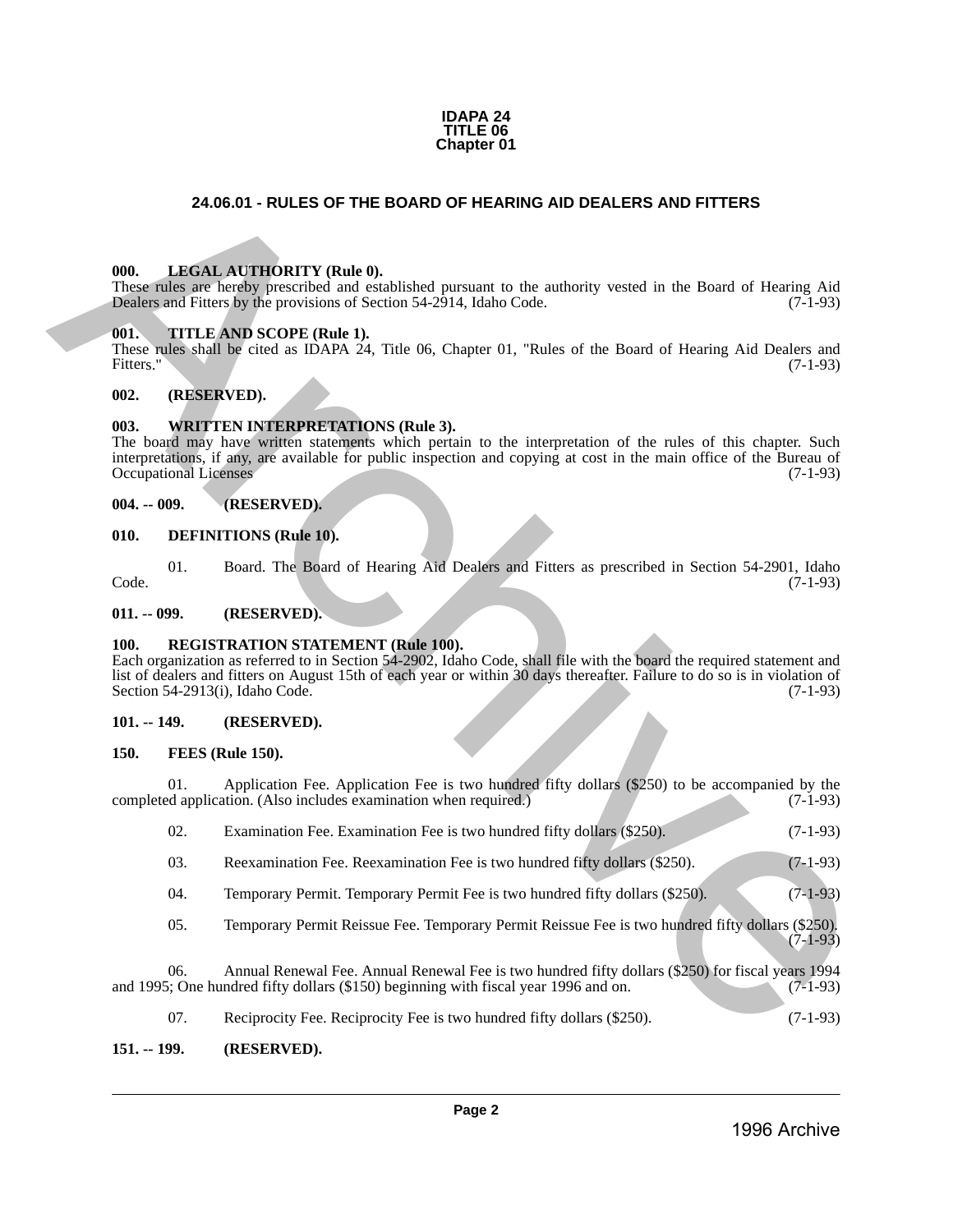# *IDAHO ADMINISTRATIVE CODE IDAPA 24.06.01*

# *Bureau of Occupational Licenses Hearing Aid Dealers and Fitters*

# <span id="page-2-0"></span>**200. EXAMINATION AND REEXAMINATION (Rule 200).**

01. Dates and Locations of Exams. Examinations shall be held in Boise, Idaho on the second Friday of May and November of each year providing there is one (1) or more applicants to be tested. The board may deviate from date of this scheduled examination upon giving sixty (60) days notice to all applicants for licensure. Applications must be submitted at least sixty (60) days prior to the date of the examination to be taken. (7-1-93)

Content of Exam. The examination consists of a written examination and a practical performance examination. A minimum score of seventy percent (70%) must be obtained as reported by the National testing service on the written examination. An average score of seventy percent (70%) must be obtained in each major section of the practical examination. A score of fifty percent (50%) or less on any subsection within a major section constitutes failure of the entire section. The practical examination is divided into three (3) major sections: (7-1-93) 2004. CAA WHO NEW NEW MATHATITON (Rede 2001).<br>
Then said Locations of Exame Exaministics shall be lead in Boxe, liable until swarch Friday of<br>
May and Movemetric dechiates the three contributions of the boxe of the boxe o

$$
a. \qquad \text{Earmolds.} \tag{7-1-93}
$$

$$
b. \hspace{1cm} \text{Audiometry.} \tag{7-1-93}
$$

$$
c. \qquad \text{Orals.} \tag{7-1-93}
$$

03. Failure of Exam. Where an applicant fails to obtain a satisfactory score in either the written examination or a section of the practical examination, he shall be required to retake only the portion of the examination failed to qualify for licensure; if he again fails the examination he shall be required to retake the entire examination to qualify for licensure. examination to qualify for licensure.

04. Reexamination. An applicant for reexamination who is required to take the entire examination under Subsection 200.03 above and fails to obtain a satisfactory score in either the written or practical portion of the examination shall be required to retake only the portion of the examination failed to qualify for licensure, if he again fails the examination, he shall be required to retake the entire examination to qualify for licensure fails the examination, he shall be required to retake the entire examination to qualify for licensure.

# <span id="page-2-1"></span>**201. -- 249. (RESERVED).**

# <span id="page-2-2"></span>**250. ORIGINAL LICENSE EXPIRATION (Rule 250).**

01. Licenses Issued Subject to the May Exam. Licenses issued subject to the May examination shall ine 30th of the following year. (7-1-93) expire June 30th of the following year.

02. Licenses Issued Subject to Any Other Exam. Licenses issued subject to any other examination shall e following June 30th. (7-1-93) expire the following June 30th.

03. Original License Issued Other Than by Regularly Scheduled Exam. In the event an original license is issued other than subject to the regularly scheduled examinations the license shall expire the following June 30th.

(7-1-93)

# <span id="page-2-3"></span>**251. -- 299. (RESERVED).**

# <span id="page-2-4"></span>**300. CONTINUING EDUCATION REQUIREMENTS (Rule 300).**

01. Number of Hours Required. Eight contact (.8 CEU's) hours of Continuing Education is required annually for license renewal. Verification of minimum of eight  $(8)$  hours of Continuing education during the twelve  $(12)$  months prior to license renewal shall be sent with the annual license renewal fee.  $(7-1-93)$  $(12)$  months prior to license renewal shall be sent with the annual license renewal fee.

02. Classes/Workshops Accepted. Only classes and/or workshops approved for continuing education credits by National Institute for Hearing Instruments Studies (NIHIS) or American Speech-Language-Hearing Association (ASHA) will be accepted. (7-1-93)

Effective Date. This rule shall go into effect July 1, 1989, with verification of continuing education val in 1990 and each subsequent year. (7-1-93) required for renewal in 1990 and each subsequent year.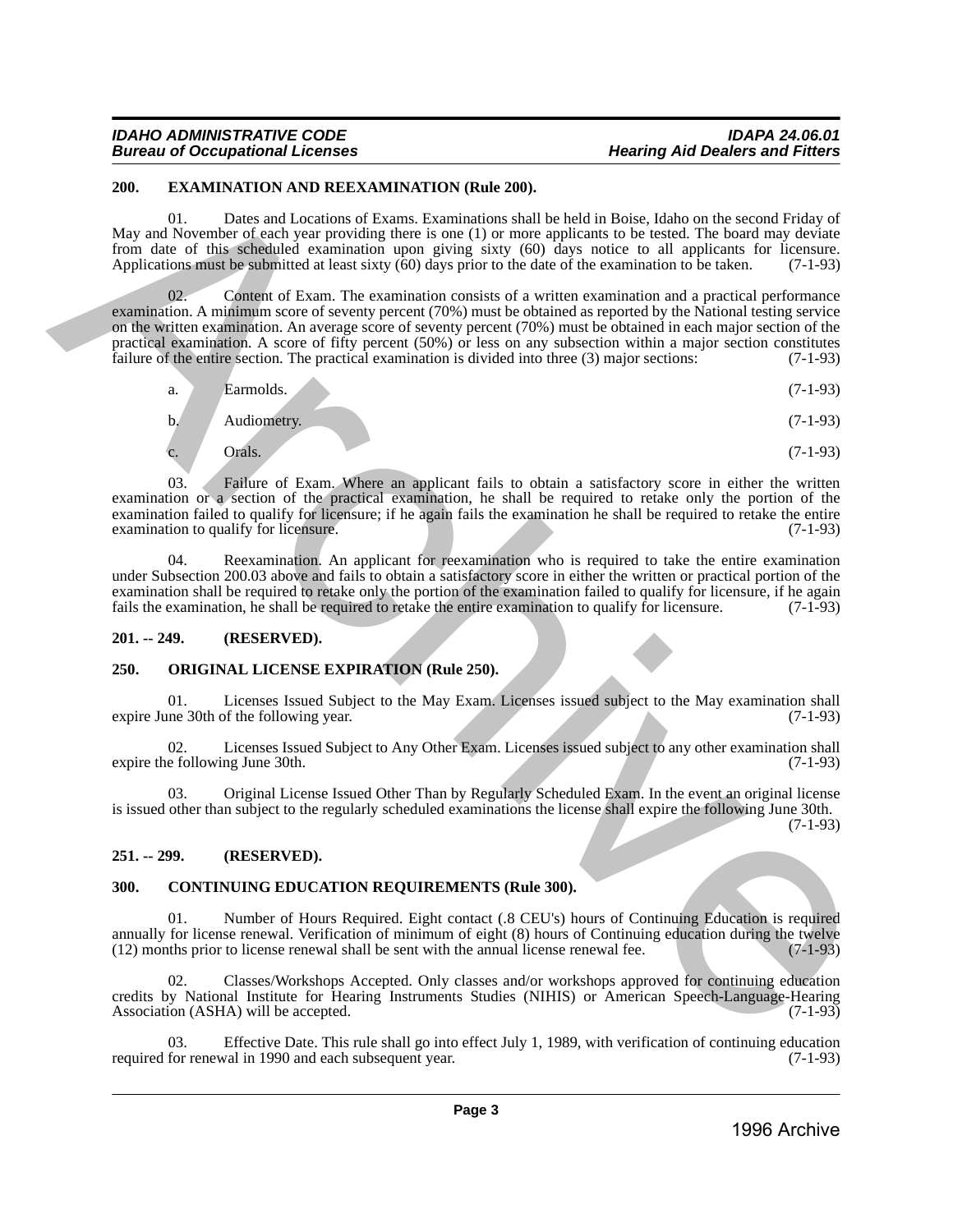#### <span id="page-3-0"></span>**301. -- 349. (RESERVED).**

#### <span id="page-3-1"></span>**350. TEMPORARY PERMIT (Rule 350).**

01. Adequate Personal Contact - Requirements. (7-1-93)

a. The supervisor and temporary permit holder must make contact in person each work day reviewing training assignments, reviewing hearing aid fittings and making assignments as deemed advisable by the supervisor for a minimum of sixty (60) contacts that must be completed within the first six (6) months of training.  $(7-1-93)$ 

Contact in person described in Subsection 350.01.a., must be made no less than once in each oughout the entire period of the temporary permit.  $(7-1-93)$ calendar week throughout the entire period of the temporary permit.

c. In the event a permit holder fails the licensing examination two (2) consecutive times, and is eligible to maintain a permit, the supervisor and temporary permit holder must reinstate contact in person each work day as set forth in Subsection 350.01.a. day as set forth in Subsection  $350.01$ .a.

d. All client and supervisor contacts shall be recorded in the temporary permit holder's quarterly report. (7-1-93)

02. Supervisor - Responsibilities - Restrictions. (7-1-93)

a. The supervisor shall be familiar with Section 54-2908, Idaho Code. (7-1-93)

b. The supervisor shall be responsible for all hearing aid fittings made by and the ethical conduct of, nporary permit holder he supervises. (7-1-93) every temporary permit holder he supervises.

c. A supervisor may not supervise more than one (1) temporary permit holder at a time. (7-1-93)

d. The supervisor must have an established business site within the state of Idaho which he regularly utilizes as a base of operation and the temporary permit holder shall be required to work from that base also. (7-1-93)

e. The supervisor shall provide the permit holder with adequate training and client contact necessary re for the licensing examination. (7-1-93) to prepare for the licensing examination.

f. The supervisor shall record with the board a plan of training that encompasses all ten sections covered in the license examination and enumerated in Section 54-2909, Idaho Code. The plan must be accepted and approved by the Board or its agent prior to issuance of the temporary permit. The supervisor shall document, by the quarterly report, the permit holder's progress. (7-1-93) quarterly report, the permit holder's progress.

A supervisor may terminate his supervision of a temporary permit holder by a written notice to the Bureau of Occupational Licenses and the permit holder by certified mail at least ten (10) calendar days prior to the termination. (7-1-93) termination. (7-1-93)

03. Application - Quarterly Reports. (7-1-93)

a. Application for temporary permit shall include completed application, examination fee, permit fee, or statement and plan of training. (7-1-93) supervisor statement and plan of training.

b. A temporary permit shall not be valid unless an unrevoked statement accepting supervisory responsibility by a qualified Hearing Aid Dealers and Fitters is on file with the Bureau of Occupational Licenses. Upon termination of supervision, a new permit may be applied for in accordance with Section 54-2908 (b), Idaho Code, provided that the expiration date of the new permit is adjusted to not exceed the date of the third licensure examination following the original application. (7-1-93) examination following the original application. 30. **APP.** (RESERVED).<br> **ARCHIVENE PERSONATES**<br> **ARCHIVENE PERSONATES**<br> **ARCHIVENE PERSONATES**<br> **ARCHIVENE PERSONATES (2018)**<br> **ARCHIVENE PERSONATES (2019)**<br> **ARCHIVENE PERSONATES (2019)**<br> **ARCHIVENE PERSONATES (2019)**<br>

c. Eighteen (18) months is the maximum time allowed for any combination of new or renewed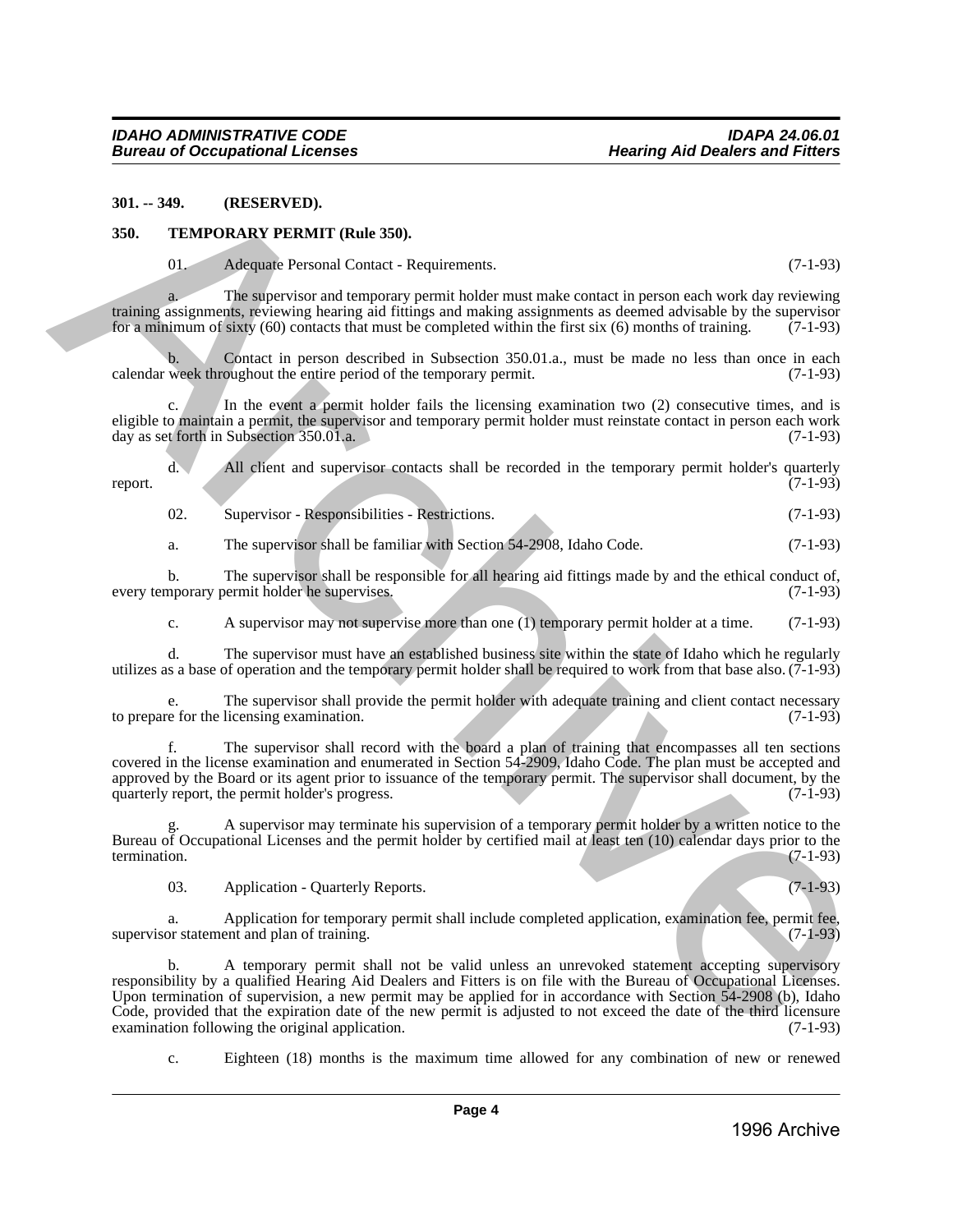### *IDAHO ADMINISTRATIVE CODE IDAPA 24.06.01 Bureau of Occupational Licenses*

temporary permits. (7-1-93)

d. Every temporary permit holder must submit a quarterly report of his activities on forms furnished by the Bureau of Occupational Licenses together with supplemental attachments as may be necessary, attested to and signed by the permit holder and the supervisor of record. All sales or fittings made by the permit holder will be indicated on the quarterly report forms supplied by the Bureau of Occupational Licenses. Supplemental attachments to be submitted with this form include: (7-1-93) to be submitted with this form include: terminal by the Branchive Street, between the specifical and the specifical street in the specifical street of Controlline and the specifical street of the Branchive Street of the Branchive Street of the Branchive Street

i. Log of client and supervisor contacts as specified in Subsection 350.01.d. above. (7-1-93)

ii. Supervisor's statement of completion of training assignments by permit holder as specified in on 350.02.f. above. (7-1-93) Subsection 350.02.f. above.

iii. Copy of test results for all persons tested by the permit holder whether or not a sale occurred.

(7-1-93)

iv. Copy of hearing aid order for all fittings including specifications of instruments ordered. (7-1-93)

e. Quarterly reports are due on or before April 10th, July 10th, October 10th and January 10th for the three (3) months preceding the month due. If the permit has not been in effect for the entire quarter, the report is due for that portion of the quarter in which the permit was in effect. If quarterly reports are not received by the specified due date, the temporary permit will be revoked. A new permit may be applied for in accordance with Subsection 350.03.a. above provided that expiration of the permit is adjusted to comply with Section 54-2908, Idaho Code.

(7-1-93)

04. Exemptions. (7-1-93)

a. A permit holder who possesses the Certificate of Clinical Competence in Audiology from American Speech-Language-Hearing Association (ASHA) or who is board Certified by National Board for Certification in Hearing Instrument Sciences (NBC-HIS) shall be exempt from Subsections 350.01.a., 350.02.d., and 350.02.f. above from the date of issuance of the permit until the date of the next offered licensing examination.

(7-1-93)

b. Failure of the licensing examination or failure to take the next offered licensing examination this exemption. (7-1-93) rescinds this exemption.

### <span id="page-4-0"></span>**351. -- 399. (RESERVED).**

### <span id="page-4-1"></span>**400. RECIPROCITY (Rule 400).**

Reciprocity shall be restricted to states with a written agreement in effect and on file with the Bureau of Occupational Licenses as authorized by the Board. Licenses as authorized by the Board.

# <span id="page-4-2"></span>**401. -- 449. (RESERVED).**

### <span id="page-4-3"></span>**450. TESTING (Rule 450).**

01. Purpose of Rule. The purpose of this rule is to define, "tests utilizing appropriate procedures," as used in Section 54-2912(b)(5), Idaho Code. This rule is intended to be consistent with and to compliment FDA Rule 801.420 as it refers to hearing aid evaluations. This rule to be effective on and after July 1, 1979. (7-1-9 801.420 as it refers to hearing aid evaluations. This rule to be effective on and after July  $1,1979$ .

02. Pre-Fitting Testing. All prospective hearing aid consumers must be given calibrated pure tone air and bone tests with masking when applicable. Speech tests must be given by appropriate equipment calibrated to current H.T.L. reference levels. (7-1-93) current H.T.L. reference levels.

03. Sound Field Testing. Before the prospective consumer purchases a hearing aid or within six (6) weeks afterward, the consumer must be tested by a licensed hearing aid dealer and fitter in both the aided and unaided condition. The purpose of the test is to document the benefit to the consumer. This testing may be accomplished using